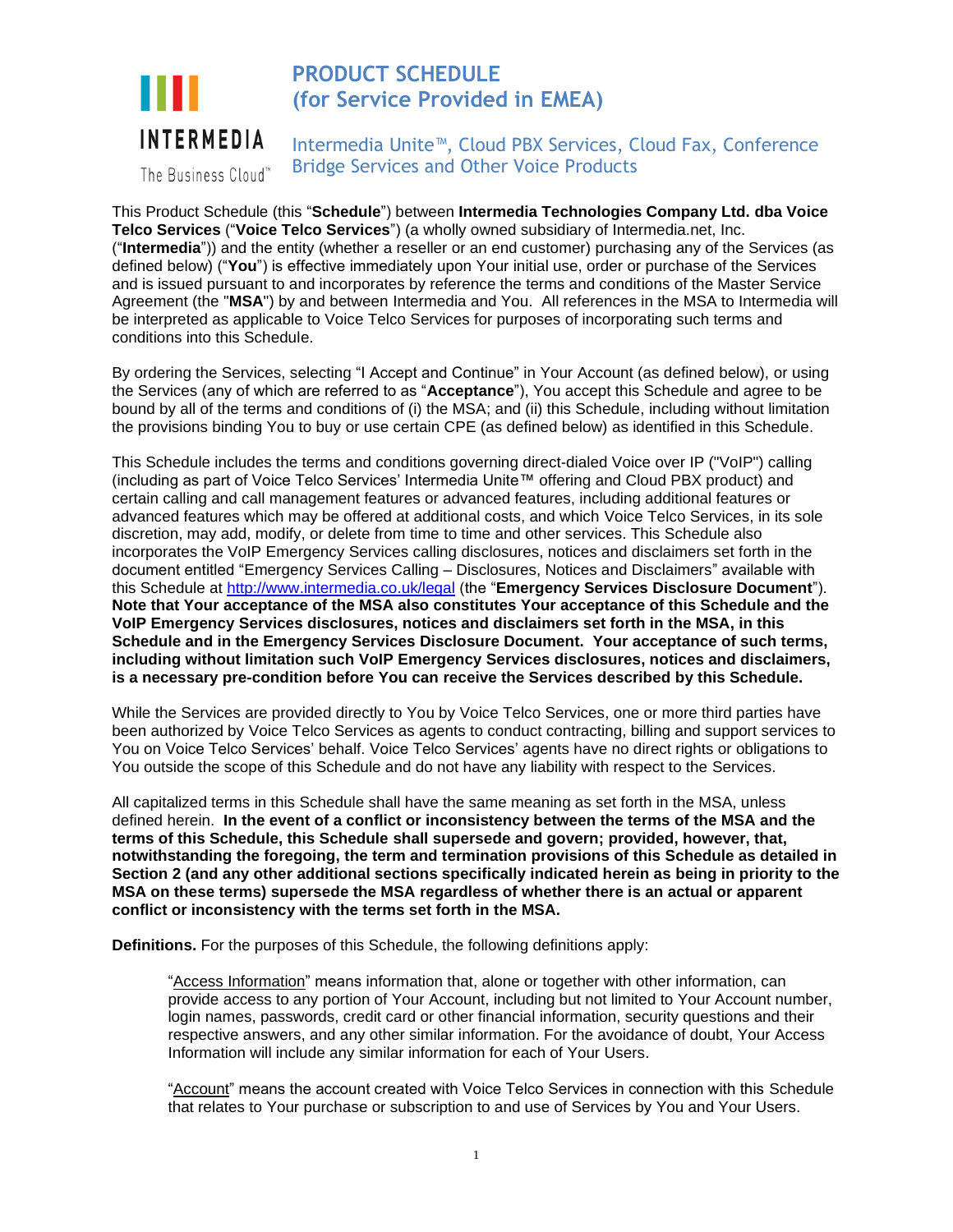"Agent" means a party designated by Voice Telco Services to provide contract, billing and support services to You on behalf of Voice Telco Services.

"CPE" means Customer Premises Equipment used in the context of the Services as detailed in Section 1.2 of this Schedule.

"Data" means all data submitted by Your Users to Voice Telco Services in connection with the Services, including all content, material, IP and similar addresses, voice calls, fax calls, software, messages and account information and settings.

"Services" means the voice communications services sold by Intermedia and its subsidiaries (including without limitation Voice Telco Services), such as direct-dialed Voice over IP ("VoIP") calling/Cloud PBX service, fax, conference bridge and certain other calling and call management features or advanced features. The "Services" also include the voice communications services (e.g., VoIP calling, Cloud PBX, etc.) and the chat (i.e., instant messaging) functionality delivered as part of the Intermedia Unite offering. However, for purposes of clarification, the term "Services" as defined for purposes of this Schedule does not include (a) Voice Telco Services' SIP Trunking service or (b) the AnyMeeting video conferencing or SecuriSync backup and file sharing services that are delivered as part of the Intermedia Unite offering (for further information regarding the terms of such excluded offerings, please refer to the applicable Product Schedules and other documentation located at [http://www.intermedia.co.uk/legal\)](http://www.intermedia.co.uk/legal).

"Third-Party Service" means any service or product offered by a party that is not Voice Telco Services.

"User" means any of Your employees, consultants or independent contractors to whom You grant permission to access the Services in accordance with Voice Telco Services' entitlement procedures. If You are purchasing Services under a user-based licensing model, Users may not be "shared" or used by more than one named individual (other than the administrative account that may be used by an appropriate number of individuals required to administer the use of Services within Your organization). If You are purchasing Services under a subscription-based licensing model, subscription licenses may not be "shared" or used by more than one named individual at any given time; however, a single subscription user license may be reassigned from one User to a different User (by removing the subscription license from the first User and assigning it to another registered User).

"Voice Telco Parties" means Voice Telco Services' officers, employees, agents and representatives; Voice Telco Services' affiliates (including parents and subsidiaries), vendors, licensors and partners; and their respective officers, employees, agents and representatives.

#### **1 Service and Account.**

1.1 Services. Voice Telco Services agrees to provide, and You agree to purchase, the Services. The Services include certain calling and call management features or advanced features, which may be offered at additional costs, and which Voice Telco Services may, in its sole discretion, add, modify, or delete from time to time. All real-time voice communications services and facsimile services must originate in the country of purchase (if Your country of purchase is within Europe, then the Services are subject to this Schedule). Voice Telco Services may block all call traffic that does not originate from an IP Address within Your country of purchase, as determined by Voice Telco Services in its sole discretion. In addition, any call placed through the Services will be classified and charged (for example, as local, international or other type of call) based on Your country of purchase (and not the actual location from which Your call is placed) relative to the destination of Your call. Failure by Voice Telco Services to block such services that originate outside of Your country of purchase does not constitute approval by Voice Telco Services (or any of its affiliates) for You to use the Services from such points of origin. The Services do not support Operator-assisted calls, including but not limited to any and all types of collect calls. In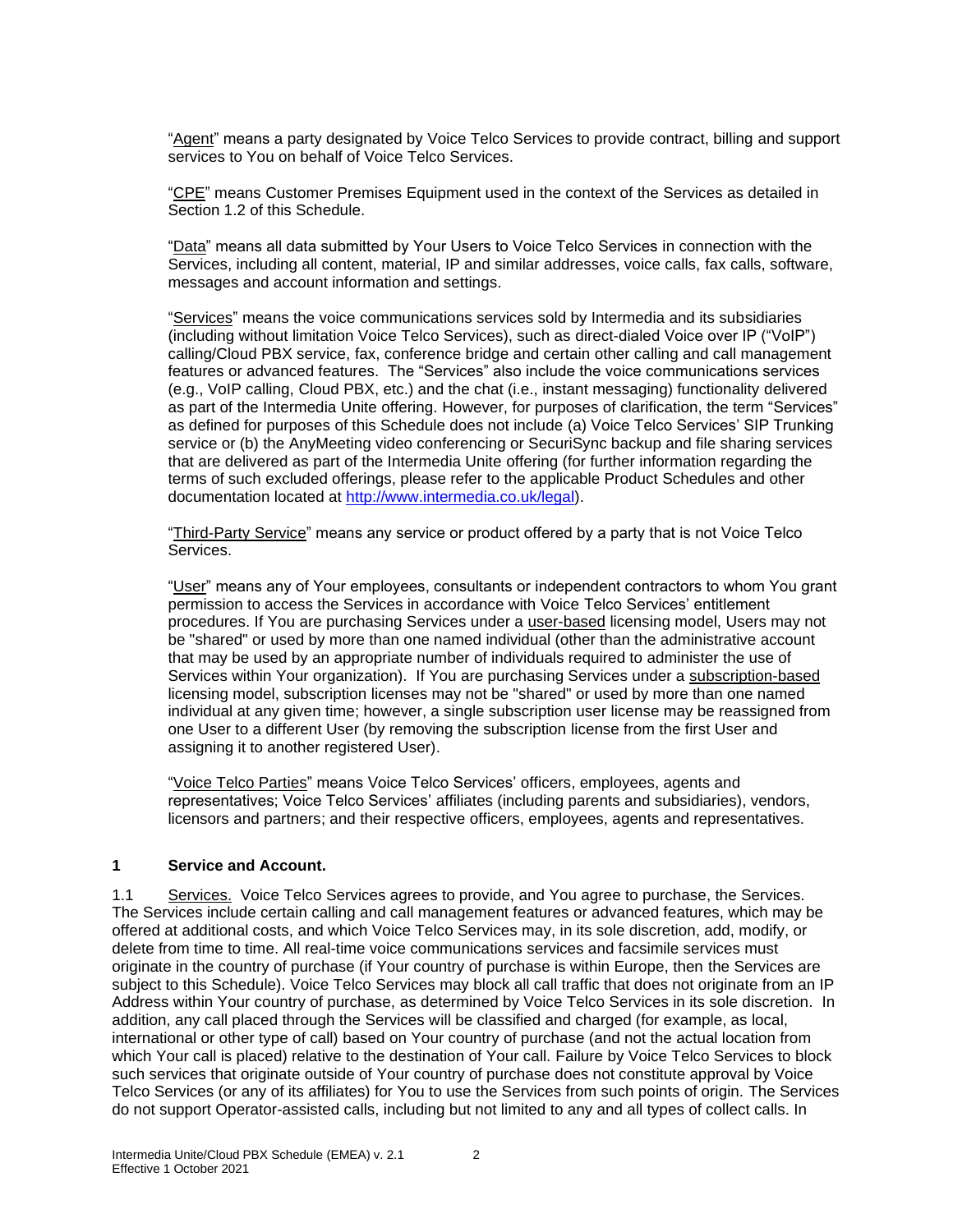addition, the Services do not support 900 calls of any type or alternate network selection dialing. You acknowledge that any failure of attempted 900, Operator-assisted, or alternate network selection dialed calls is not grounds for any service credit, any other form of liability on the party of Intermedia or any of its affiliates (including without limitation Voice Telco Services), or termination of service by You.

1.2 Customer Premises Equipment ("CPE"). Use of the Services (whether as a standalone service, as part of the Intermedia Unite offering, or otherwise) requires the use of pre-approved, pre-qualified, and pre-programmed CPE. The CPE can be purchased directly from Voice Telco Services or from third parties. Third-party CPE must conform to the approved make and models as determined by Voice Telco Services in its sole discretion. In order to utilize the Services' functionality, You must install all CPE according to the installation instructions provided by Voice Telco Services using the preset configuration supplied by Voice Telco Services. You acknowledge that Voice Telco Services has custom-preconfigured all CPE to work with the Services if you purchase such CPE directly from Voice Telco Services, and that this custom configuration enables certain CPE features and disables others. Desk phones, cordless phones, wireless transmitters, wireless adapters and fax adapters acquired from or through Voice Telco Services are only to be used with the Services.

Please note that most SIP desk phones approved for use in conjunction with the Services natively support Power Over Ethernet (POE). Some models, however, may require the use of a supplementary POE injector, which must be purchased separately.

The Services do not support Point-of-Sale machines (Credit Card machines). The Services do not support alarm systems. In addition, please refer to Section 1.11 of this Schedule for limitations regarding certain fax devices.

1.3 Title to CPE. Upon submission of an order for Services, You retain all rights and title to CPE identified in, or in connection with, such order. In the event of CPE defects due to component failure and/or workmanship defects during the twelve (12) month defective CPE warranty period, You agree to return the CPE that has been pre-approved for replacement to Voice Telco Services (at Voice Telco Services' cost), in its original condition (excepting normal wear and tear) within thirty (30) days of Your written request for the exchange of defective CPE from Voice Telco Services. As per industry standard practice, Voice Telco Services will replace any defective CPE during the twelve (12) month defective CPE warranty period with either new or factory refurbished CPE at Voice Telco Services' discretion. You are required to provide adequate surge protection for all CPE, such as would be standard for a computer. Voice Telco Services shall not be responsible for CPE damage due to improper use, storage, installation, lightning damage, flood damage, or other damage inflicted by You. If You fail to return the CPE within thirty (30) days of receipt of the request or if Voice Telco Services at its sole discretion determines that the CPE defect is due to improper use, storage, installation, lightning damage, flood damage, or other damage inflicted by You, then Voice Telco Services will add the full original purchase cost of that CPE to Your next invoice or credit card charge. Title passes to You for CPE shipments upon delivery on a Free on Board (FOB) origin basis.

1.4 Service and CPE Change Orders. You are responsible for all charges associated with change requests including new CPE and new Services in addition to those specified on Your initial order as confirmed with Voice Telco Services. Such change requests may be submitted via secure portal, the case management system, email to Voice Telco Services customer service and/or phone call to Voice Telco Services customer service and support teams (in each case by a party that is authorized to make changes to Your Account(s), subject to confirmation of such identity by Voice Telco Services) and are deemed the responsibility of You. Voice Telco Services reserves the right to verify whether an authorization is sufficient in its sole discretion.

1.5 Number Portability. Availability and use of geographic (local), non-geographic (national) and toll free (free phone) number portability, for porting an existing telephone number to Voice Telco Services, is subject to Voice Telco Services' policies, as modified from time to time. If number portability is offered by Voice Telco Services and You decide to transfer Your existing number, You authorize Voice Telco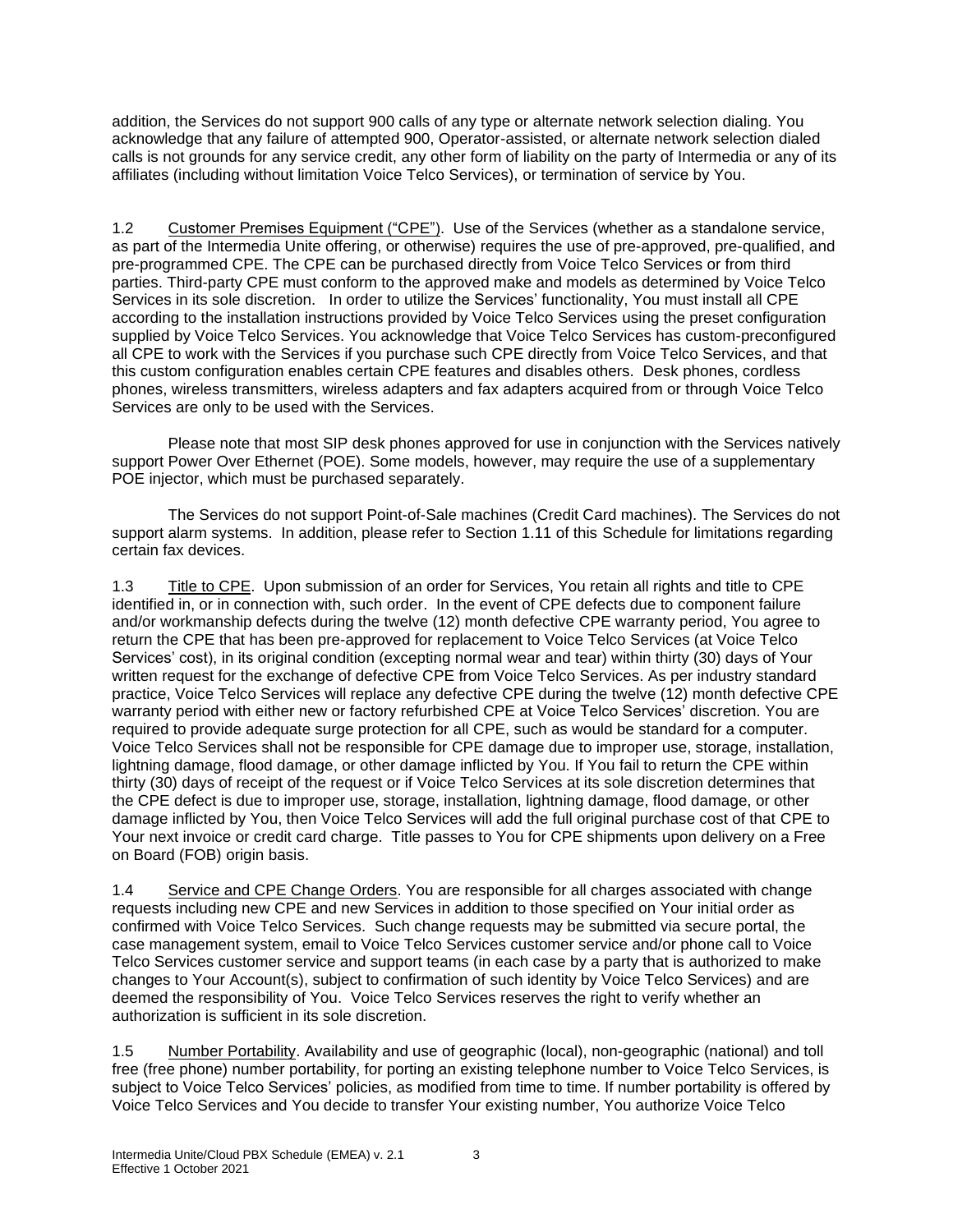Services to process Your order for the Service and to notify Your service provider of Your decision to switch Your services to Voice Telco Services and to transfer Your telephone number, and represent that You are authorized to take these actions. You may be required to complete a letter of authorization, provide Voice Telco Services with a copy of Your most recent bill from Your service provider, as well as provide Voice Telco Services with any other information required by Your service provider to port Your number. Failure to provide any information requested by Voice Telco Services or the third party service provider will delay the porting of the number to Voice Telco Services. Voice Telco Services shall not be responsible for (a) any delay in the porting of Your number or (b) outages with Your service provider prior to the successful completion of Your number port to Voice Telco Services, and will not provide credit for any such delays or outages. Expedites are not available. Voice Telco Services has the right to refuse to import a number if, in its sole discretion, it does not have the infrastructure to support the number.

1.6 Changes to Geographic, Non-Geographic and Toll Free Number Port Orders*.* Number porting processing fees, as applicable in the specific country, are not refundable once a number port request has been submitted to a carrier partner. Number porting charges are not refunded once a Firm Order Commitment (FOC) date has been received from the carrier partner, and furthermore, an additional 50% penalty is applied to port cancellations requests if the request is received less than three (3) business days from the FOC date. You acknowledge that Voice Telco Services cannot guarantee that such an immediate service reversion for numbers is even possible. Any change/cancellation of porting orders received after 12:00 noon CET will be considered as received on the next business day. All such charges are not refundable and do not qualify under any service guarantees.

1.7 Agent. You acknowledge and agree that (a) Voice Telco Services has designated an Agent to provide billing and support services to You in connection with the Services, (b) such actions by Agent shall be deemed to be the actions of Voice Telco Services with respect to those aspects of the relationship under this Schedule, and (c) You consent to the disclosure of Data to Agent for the purposes of the Services and the collection of Data by Agent for the purposes of the Services. For the avoidance of doubt, if You fail to respond to Agent when it is acting for Voice Telco Services under this Schedule, You shall be deemed to be in breach of this Schedule.

1.8 Geographic, Non-Geographic and Toll Free Numbers. For the Services, You represent and warrant that all traffic delivered to You under this Schedule that has originated in the same calling area in which Your geographic, non-geographic or toll free number is assigned, and/or in which such traffic is terminated to You, is local traffic and is legally entitled to be treated as local traffic under all applicable country and local laws, administrative and regulatory requirements and any other authorities having jurisdiction over such traffic. You understand and acknowledge that Voice Telco Services will rely upon such representation to assign geographic, non-geographic and toll free telephone numbers to You and/or route Your traffic for termination as local calling.

1.9 Incompatibility with Traditional Telephony Network. If Your business requires the use of equipment that is designed to transmit or receive data over traditional telephony networks, collectively referred to here as "Transaction Processing Hardware," You should be aware that not all Transaction Processing Hardware nor their related application providers, such as banks or credit card processing companies, support the use of VoIP services. Although adequate service may be achieved in many cases, Voice Telco Services cannot recommend or support Your use of Transaction Processing Hardware with the Service.

1.10 Incompatibility with Certain Facsimile Devices. Fax adapters acquired from or through Voice Telco Services provide a port for connection to facsimile devices ("**Fax Devices**"). However, You should be aware that in some cases the Fax Device's configuration may need to be modified by You to optimize its performance with VoIP. You should also be aware that some Fax Devices, some Internet Service Providers (ISPs) and some broadband data connections may not be capable of delivering satisfactory fax operation with VoIP. Some older Fax Devices are incompatible due to delay sensitivity, and therefore Voice Telco Services recommends the use of Fax Devices that are no older than two (2) years. Some ISP services deliver inadequate quality of service to allow for reliable fax transmission. Voice Telco Services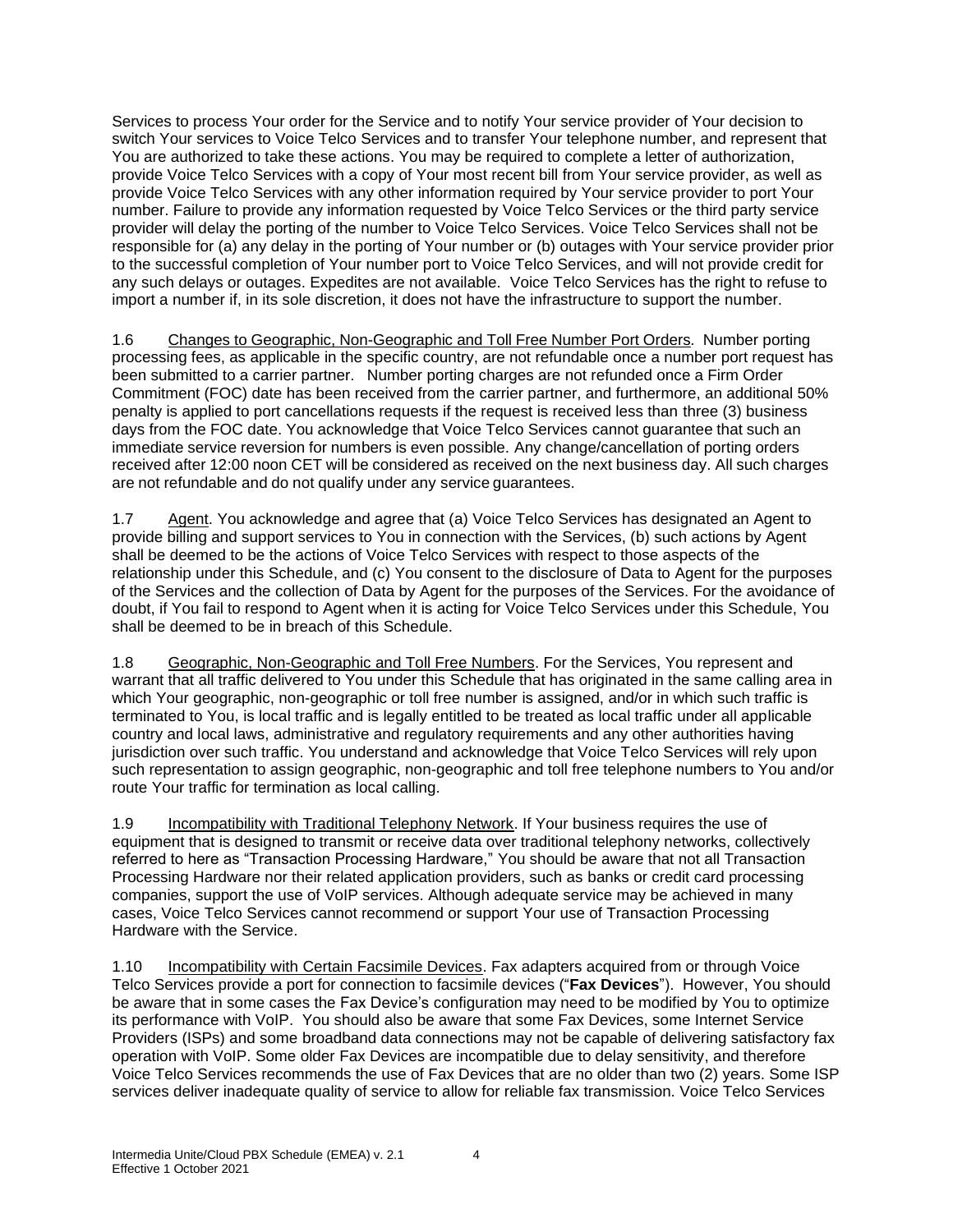recommends that You always check with Your Fax Device manufacturer and ISP to determine their level of support for fax over VoIP.

1.11 Your Network Security Obligations. You understand that the use of the Services requires a network firewall at Your premises. You must deploy firewalls at each physical site designed to enhance security for SIP-based VoIP applications and services. You are also responsible for implementing other security practices that conform with industry standards and best practices applicable to Your business and industry sector. You are responsible for all fraudulent use of Your Services without regard to how it occurs. See Section 4.4(c) of this Schedule. **YOU HEREBY INDEMNIFY THE VOICE TELCO PARTIES AGAINST ANY RESPONSIBILITY FOR DAMAGES, CONSEQUENTIAL OR OTHERWISE, THAT ARISE FROM THE FAILURE BY YOU OR ANY THIRD PARTY TO PROPERLY PROTECT ANY NETWORK**.

1.12 On-Site Requirements. You are responsible for all aspects of Your working environment and of the access connectivity (Internet connectivity and local area network) it provides with respect to any quality of service issues to which it may contribute. Should You encounter material quality of service issues with Your Service which are not related to Your working environment or to the access connectivity provided by You, but rather are attributable to the network or software provided by Voice Telco Services, then Voice Telco Services will use commercially reasonable efforts to remedy those issues within thirty (30) days of their being reported to Voice Telco Services. Should Voice Telco Services fail to achieve a remedy within thirty (30) days, then You will be free to discontinue Service without liability for early termination fees. Should reported quality of service issues be determined to be a result of Your provided access connectivity or of Your working environment, then Voice Telco Services will use commercially reasonable efforts to provide appropriate information to support that diagnosis and may provide recommendations as to its repair; however, You will remain responsible for its repair and will be held to the contracted commitments as executed.

# **2 Term and Termination**.

The term and termination provisions of the MSA govern the provision of Services provided through this Schedule, except as specifically superseded or supplemented by the terms of this Section 2.

2.1 Rights Held by Voice Telco Services. With respect to the Services, the termination rights of Intermedia set forth in Section 2 of the MSA may be exercised by either Intermedia or Voice Telco Services.

2.2 Porting Does Not Constitute Termination of Service. Even if You port a telephone number from your Account, You will continue to be liable to Voice Telco Services for Service until the Account or relevant Service is terminated.

2.3 Following Termination. In addition to the provisions set forth in Section 2.4 of the MSA, **You acknowledge that in the event of any Service termination or cancellation, all telephone numbers associated with Your Account may be immediately released and may not be available to You for porting to a new carrier or upon Service reactivation with Voice Telco Services.**

# **3 Fees, Billing, Taxes, Charges, Promotions**.

3.1 Fees. The fees initially charged upon ordering any Service will be effective for the Initial Term and each Renewal Term of this Schedule, provided that Voice Telco Services will have the right to increase these fees at any time upon notice to You. If You do not agree with such fee increase, You will have the right to terminate this Schedule and the applicable Service immediately upon notice, provided that such notice of termination must be received within thirty (30) calendar days of date of notice of the fee increase. All payments shall be in Pounds Sterling (GBP) or any other currency as may be permitted by Voice Telco Services. You will pay all non-recurring and recurring fees, regulatory cost recovery fees, surcharges, assessments and taxes billed to Your Account. Fees are non-refundable. Recurring fees are typically billed once per month and include charges for the current month and usage or adjustments from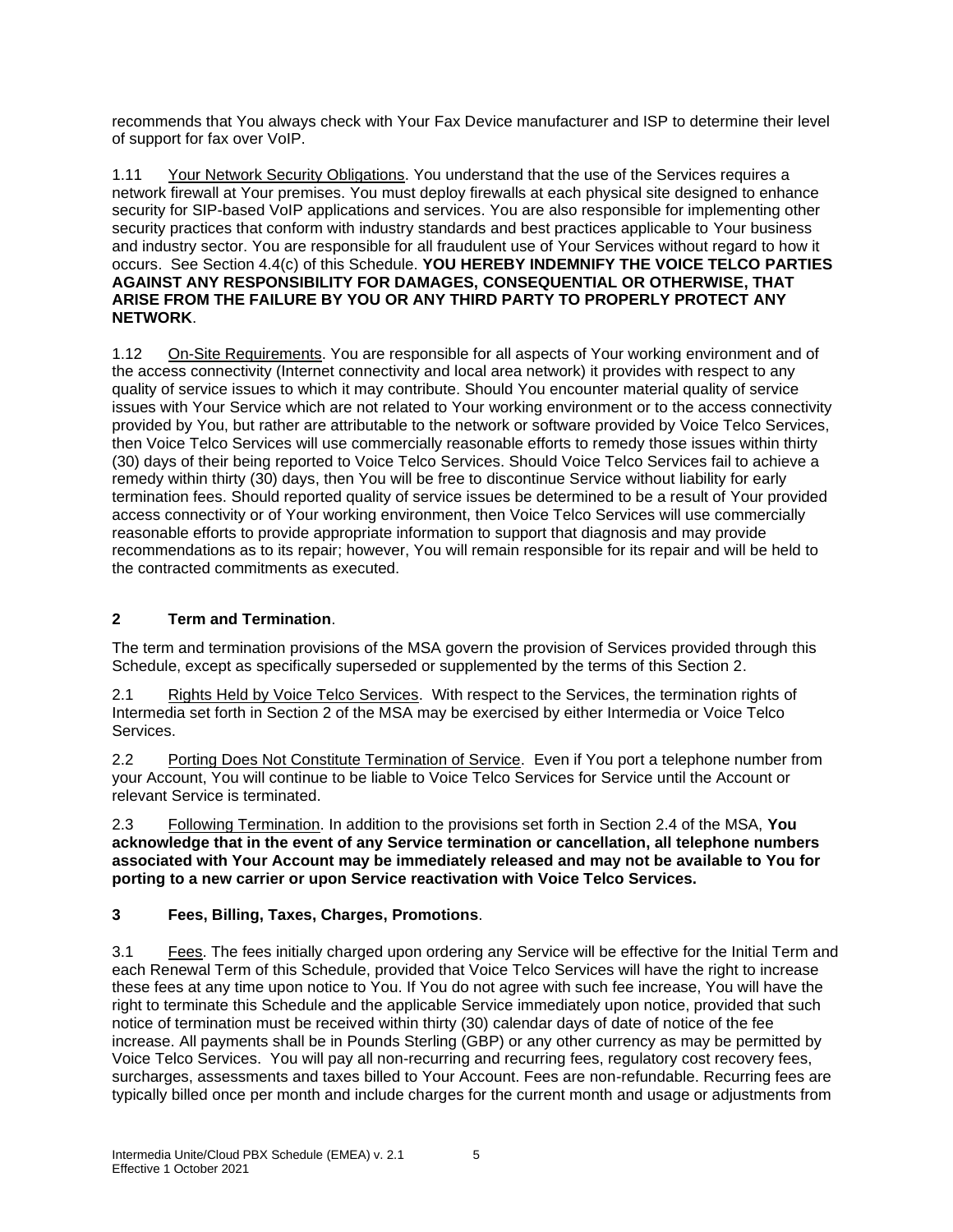the prior month. Telephone call minutes of use (including but not limited to inbound and outbound local, long distance, international, toll free, and conferencing) and adjustments for additions, changes or deletions of certain monthly recurring services are billed in arrears. Rates may vary by destination country, city, and band, and are subject to change by Voice Telco Services from time to time without prior notice.

a. Voice Telco Service may charge a reactivation fee to renew Service for Accounts that have been suspended for non-payment or terminated by You.

b. Monthly recurring charges will automatically be applied to Your Account(s) seven (7) days after Your Acceptance if You have not activated the Services; otherwise, such charges will apply from the date of activation.

3.2 Advance Payment and Deposits. Activation and monthly recurring charges are billed in advance. Usage charges are billed in arrears. Recurring charges commence accruing at the time the Services are provisioned by Voice Telco Services. Payment of all charges is due fifteen (15) days from the date of the invoice (the "**Due Date**") unless You have selected to automatically pay by credit card in which case charges will be automatically applied to the credit card associated with Your Account(s). If You fail to pay for all charges by either: (a) more than thirty (30) days past the Due Date on one (1) occasion, or (b) more than fifteen (15) days past the Due Date on two (2) occasions within any twelve (12) month period, then You will be, upon receipt of written request from Voice Telco Services, required to pay a billing deposit ("**Billing Deposit**"), of an amount equal to twice Your average monthly bill for Services for the preceding three (3) month period. If You fail to pay the Billing Deposit within ten (10) days of receipt of the request to do so, then Voice Telco Services may, in its sole discretion and in addition to any other remedies available to Voice Telco Services, suspend or terminate all Services provided to You and maintain the Services in a suspended status until such time that You have paid all amounts then due, including the Billing Deposit. Billing cycle end dates may change from time to time. When a billing cycle covers less than or more than a full month, Voice Telco Services may make reasonable pro-rations to recurring charges.

### 3.3 Fair Use*.*

a. Your use of the Services must constitute "Fair Use" thereof. "Fair Use" means that (i) with respect to calling plans, the combined number of outbound minutes plus local inbound minutes or (ii) with respect to messaging plans (to the extent offered by Voice Telco Services in Your country of use), the combined number of outbound messages plus inbound messages, in either case does not substantially exceed, in Voice Telco Services' reasonable judgment, the average use of all other Voice Telco Services customers as measured on a per user basis. Usage and associated charges for excess usage will be determined based solely upon Voice Telco Services' collected usage information. For example, Fair Use prohibits any activities that result in excessive usage including, but not limited to, autodialing, continuous or extensive call forwarding, telemarketing, message blasting, fax broadcasting, fax blasting or transmitting broadcasts or recorded messages, or any activity that disrupts the activities of Voice Telco Services and/or other Voice Telco Services customers.

b. Services do not qualify for unlimited usage. The Voice Service packages come with a specified quantity of outbound minutes per licensed user dependent upon the purchased package. All outbound minutes per license for Your Account (or, in the case of a reseller, Your customer's subaccount) are pooled. All users in the Account or sub-account (as applicable) make use of this pool. Excess call charges apply once the total pool for an account has been consumed. Inbound is unlimited for all users in Your Account. Information regarding the minutes of usage per month and the costs for excess usage applicable to Your Services is available in the administrative control panel or from Your Voice Telco Services representative.

c. If Your usage exceeds the limits for Your Account or otherwise exceeds Fair Use, You agree that Voice Telco Services may immediately, in its sole discretion, (i) charge You for such excess usage via Your automated payment account or by invoice if You have been accepted into Voice Telco Services' check paying program, (ii) upgrade You to a plan or increase the limits on Your Account to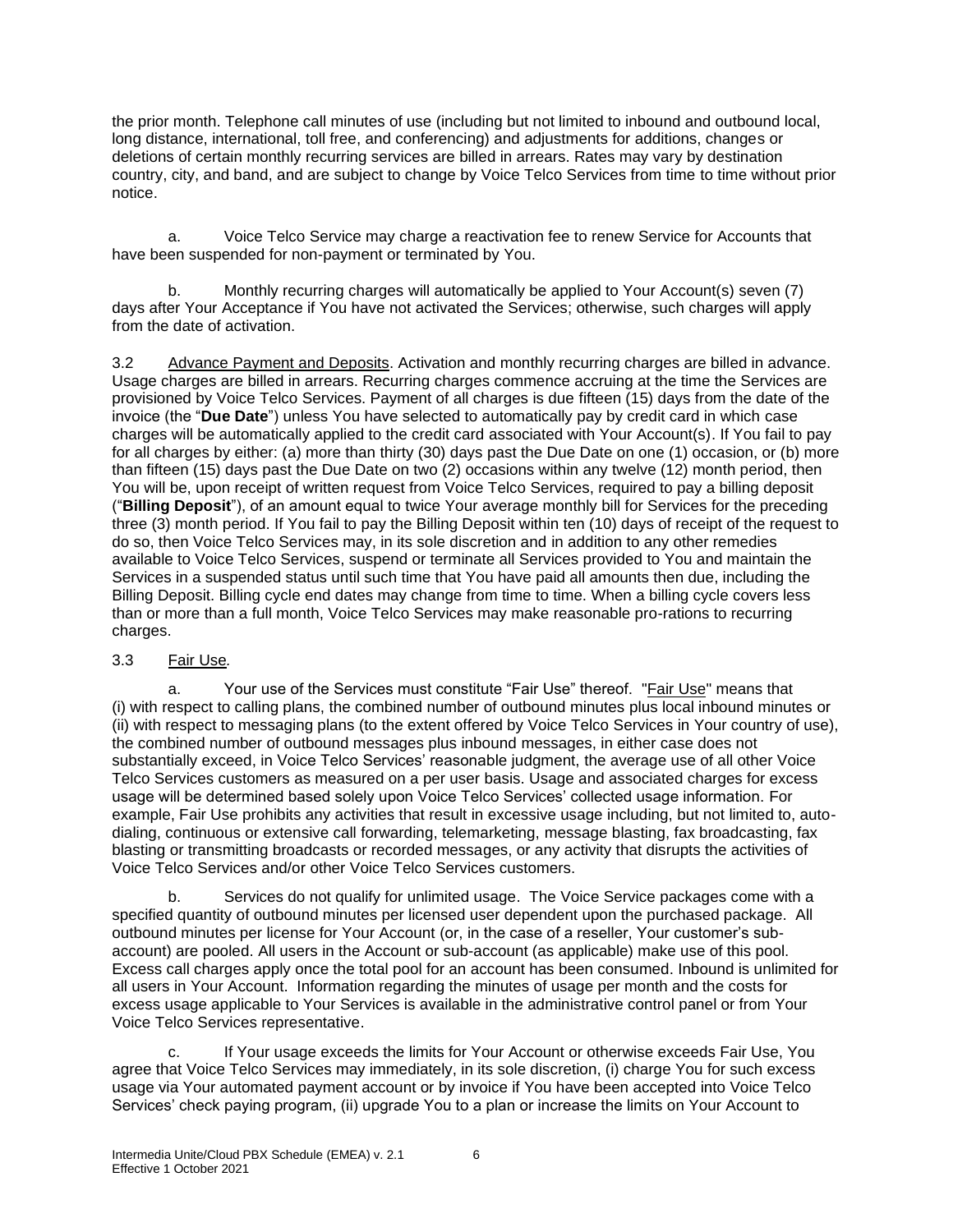address this excess usage, and/or (iii) suspend Your Account or terminate Your Account upon notice to You. Upon any upgrade or increase on the limits of Your Account, You will be responsible for the new costs and fees. Usage and associated charges for excess usage will be determined based solely upon Voice Telco Services' collected usage information.

3.4 Taxes. You will be responsible for all applicable local tax and local tax reporting, now in force or enacted in the future, that arise from or as a result of Your subscription, use, and/or payment for the Services. Such amounts are in addition to payment for the Services and will be billed to You as set forth in this Schedule or the MSA if You are not directly charged for such taxes by the relevant public authorities. If You are exempt from payment of such taxes, You must provide Voice Telco Services with an original certificate that satisfies applicable legal requirements attesting to Your tax-exempt status. Tax exemption will only apply from and after the date Voice Telco Services receives such certificate.

3.5 Promotions.Voice Telco Services may occasionally offer special promotions from time to time and shall determine eligibility for, interpretation under and duration of such promotions in its sole discretion.For example, Voice Telco Services may, from time to time, offer a "free phone" promotion in connection with the Services. Any such "free phone" promotion will be limited to certain phone models as specified by Voice Telco Services, and such phone models may be changed at any time, without notice, at Voice Telco Services' sole and absolute discretion. If You purchase Services with a "free phone" promotion but You then cancel those Services within the first 12 months of service, You will be required to repay to Intermedia or Voice Telco Services the pro-rated value of the phone. Additional information about the "free phone" promotion can be found on Intermedia's website at: [https://www.intermedia.net/freephonepromo.](https://www.intermedia.net/freephonepromo)

#### 3.6 Subscription-Based Versus User-Based Licensing Models.

- a. Subscription-Based Licensing. For Services purchased under a subscription-based licensing model, You may purchase subscriptions (i.e., licenses) to such Services without assigning a User to the subscription license at the time of initial purchase. When placing an order for a new Service subscription, or after increasing the desired quantity of User licenses in an existing subscription, any hardware rebates applicable to those User licenses will be immediately available on Your account, even prior to assigning the licenses to specific Users. After ordering a new Service subscription, or after increasing the desired quantity of User licenses in an existing subscription, billing for those licenses will begin after a seven-day grace period, even if the licenses have not yet been assigned to specific Users. When Your Account administrator removes a User from Your Account, the phone number and User license assigned to such User become available for future use; however, You will continue to be billed for the licenses, even after the removal of the User from Your Account, until You terminate the licenses (by decreasing the number of licenses on the Account). A hardware rebate penalty (if applicable) will not automatically be charged back to Your Account when a User is removed from the Account; rather, the rebate penalty will only be triggered when You reduce the number of Service subscription licenses in Your Account below the number of the phone hardware rebates that have been used within that customer Account within the previous 12 months. Resellers of Intermedia Services may not transfer subscription licenses between different end-user accounts. As with user-based licensing, applicable taxes are based on the locality of Your Users; any licenses that are not assigned to a User will be assessed taxes based on the address for the applicable customer account, as set forth in Intermedia's records.
- b. User-Based Licensing. For Services purchased under a User-based licensing model, licenses for such Services are purchased for and assigned to a specific User at the time of initial purchase. Under this model, when Your Account administrator removes a User from Your Account, the license is terminated, and a hardware rebate penalty (if applicable) will automatically be charged back to Your Account if the User is removed from the Account within the first 12 months. Applicable taxes are based on the locality of the User to which the license is assigned.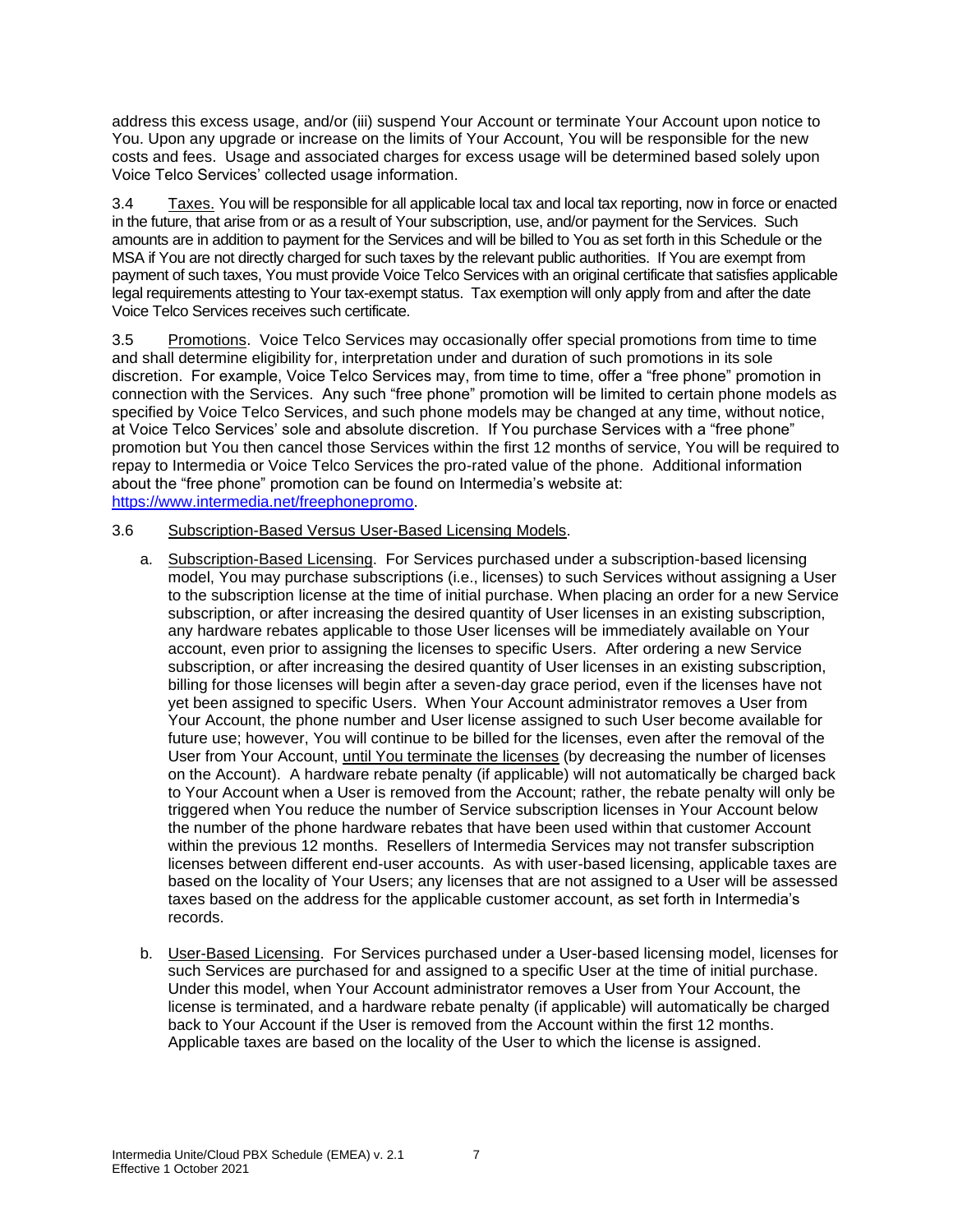### **4 Use of the Services.**

## 4.1 Business Use; Call Centers.

- a. Business Use. You will use the Services predominantly and primarily for Your own internal business, non-personal use. You will not allow any third party, including Your vendors and service providers, to access or use the Services. For the avoidance of doubt, You agree that You will not use the Services for residential purposes.
- b. Call Centers. The Service can be used for call center purposes where calls are primarily of an inbound nature and the system is being used in conjunction with Intermedia solutions where appropriate Contact Center licenses are purchased for this purpose. You may not use the Services for any call center solutions in which Voice Telco Services' Service lines are being used for a high rate of outbound calls and/or calls which are primarily of a short duration – characteristics which are typically seen when employing the use of an outbound dialer application. Intermedia's services assume normal business usage which, for this service, means that the average call duration is greater than or equal to one (1) minute. If a customer's average call duration is less than one (1) minute during any month, a surcharge will be applied to all usage during that month.

4.2 Restricted Activities. You will not use the Services: (a) to harvest, collect, gather or assemble information or data regarding other users, including telephone numbers or e-mail addresses, without their consent; (b) for communications that are unlawful, harassing, libelous, abusive, harassing, tortious, defamatory, threatening, harmful, invasive of privacy, vulgar, pornographic, obscene or otherwise objectionable in any way or that are harmful to minors in any way under the law or otherwise; (c) to transmit or knowingly to accept any material or communications that may infringe the intellectual property rights or other rights of third parties, including, but not limited to, trademark, copyright, patent or right of publicity; (d) to transmit or knowingly to accept any material or communication that contains software viruses or other harmful or deleterious computer codes, files or programs such as, but not limited to, Trojan horses, worms, time bombs or cancelbots; (e) to interfere with, disrupt, attempt to interfere with or disrupt computer servers or networks connected to the Services or violate the regulations, policies or procedures of such networks; (f) to attempt to gain unauthorized access to or to gain access to the Services, other accounts, computer systems or networks connected to the Services, through password mining or any other means; (g) to harass or to interfere with another user's use and enjoyment of the Services; (h) unlawfully record conversations in violation of applicable law; (i) to make calls that are not between individuals (e.g., automated calls are not permitted); or (j) in a manner deemed by Voice Telco Services to be inappropriate. You may not access the Services for purposes of monitoring their performance, availability, or functionality, or for any other benchmarking or competitive purposes, without Voice Telco Services' prior written consent. You may not access the Services if You are a direct competitor of Voice Telco Services, without Voice Telco Services' prior written consent pursuant to a separate written agreement.

4.3 No Resale. Services are for Your use and not third parties, and You are prohibited from intermingling traffic. Except as set forth in the following sentence, You shall not resell the Services and doing so constitutes an abusive practice subjecting You to immediate termination of this Schedule and the Services. You acknowledge and agree that in order to resell the Services You must enter into a separate written agreement with Voice Telco Services and that reselling the Services may require regulatory approvals.

### 4.4 Applicable Law; Regulatory Matters.

a. Applicable Law. **Use of the Services is only authorized in any of the countries where the Services are eligible for sale, as such list may be modified from time to time.** A list of such countries, as in effect at the time of request, is available from Your Voice Telco Services representative. You acknowledge and agree that access to and use of the Services may be restricted or limited as a result of Applicable Laws and that You will not use, or allow the use of the Services, in contravention of,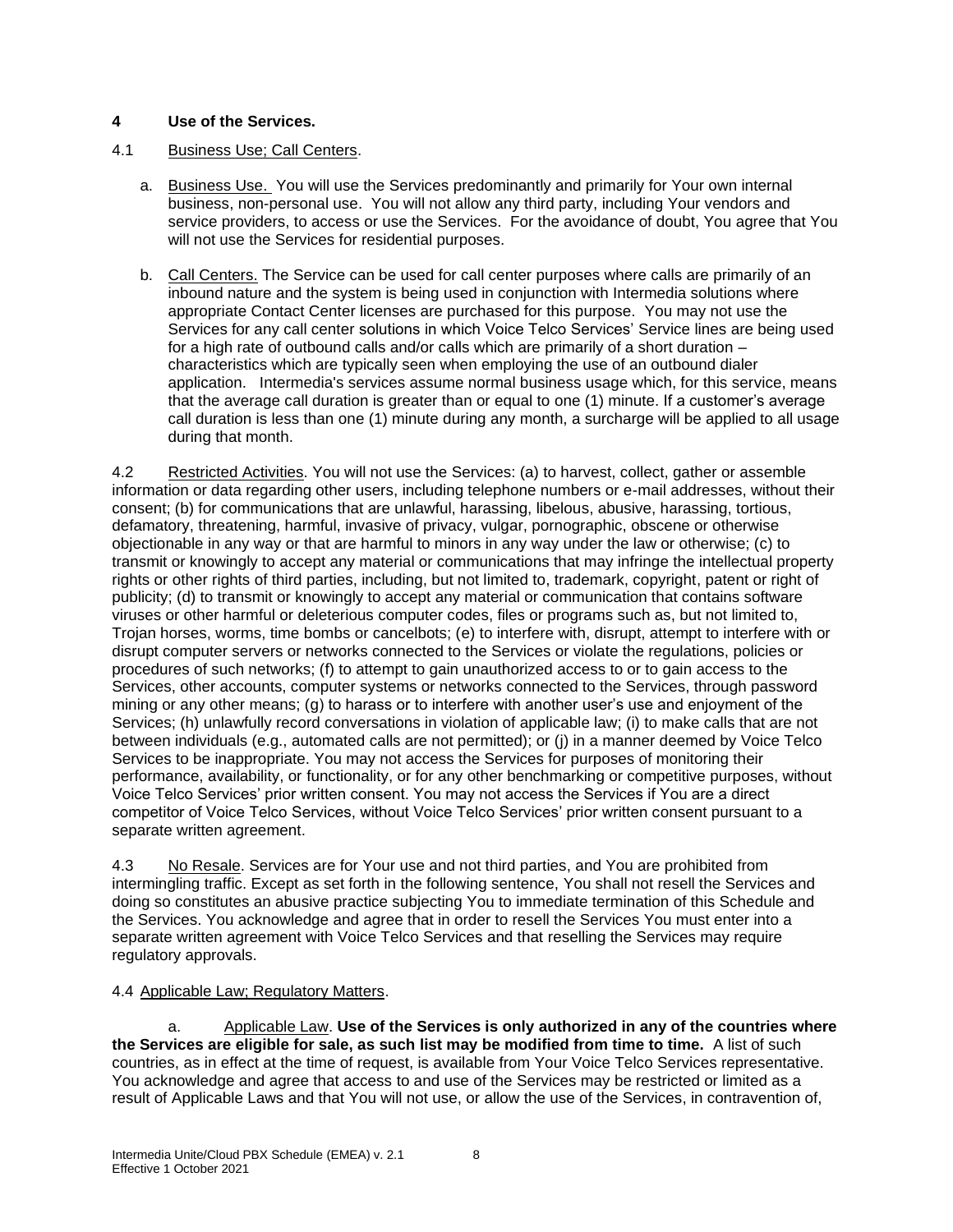and will comply with, any Applicable Law. You represent that (i) You and Your Users are not named on any Governmental Authority list of persons or entities prohibited from receiving exports, and (ii) You will not permit Users to access or use Services in violation of any export embargo, prohibition or restriction. You acknowledge and agree that that it is Your sole responsibility to use the Service in a lawful manner.

b. Regulatory Matters. **Notwithstanding any other provision of this Schedule or the MSA, this Schedule is subject to change, modification, or cancellation, with or without prior notice, as may be required or reasonably deemed necessary by Voice Telco Services pursuant to any Applicable Law, including any order, rule or decision of a Governmental Authority**. All taxes, regulatory fees, surcharges, assessments or other charges imposed by any Governmental Authority on You or Voice Telco Services in relation to the sale or use of the Services are in addition to the fees and charges of Voice Telco Services and are the sole responsibility of You. If any such taxes or fees are assessed upon Voice Telco Services, Voice Telco Services may pass through such charges to You or assess a regulatory cost recovery fee. All such charges may be a flat fee or a percentage of Your Voice Telco Services charges and may change without notice. To the extent You are obligated to report and pay any applicable taxes or regulatory fees to a Governmental Authority, You hereby indemnify Voice Telco Services against any claim arising out of Your failure to do so.

c. Fraud. It is the express intention of the parties that You, and not Voice Telco Services, will bear the risk of loss arising from any unauthorized or fraudulent usage of Services provided under this Schedule to You. Voice Telco Services reserves the right, but is not required, to take any and all action it deems appropriate (including blocking access to particular calling numbers or geographic areas) to prevent or terminate any fraud or abuse in connection with the Services, or any use thereof; provided, however, that any such action will be consistent with applicable laws, rules, and regulations and provided further that the failure to take any such action will not limit Your responsibility for all usage of the Services.

4.5 Call Recording Features. **Notwithstanding any other applicable provisions or prohibitions of use set forth in this Schedule or the MSA, You agree and acknowledge that the laws regarding the notice, notification, and consent requirements applicable to the recording of conversations vary between countries and regions**. You agree that You are solely responsible for complying with all applicable laws in any relevant jurisdiction when using call recording features. Voice Telco Services and Voice Telco Parties expressly disclaim all liability with respect to Your recording of conversations. You hereby release and agree to hold harmless Voice Telco Services and Voice Telco Parties from and against any damages or liabilities of any kind related to the recording of any telephone conversations using the Services. You should carefully review Your particular circumstances when deciding whether to use the recording features of the Service, and it is Your responsibility to determine if, and under what conditions, the electronic recordings are legal under applicable laws. Voice Telco Services and Voice Telco Parties are not responsible for any misinterpretation, lack of understanding or lack of knowledge regarding the use of electronic recordings or the use of its products by any User, whether legal or illegal. The call recording feature is intended for single person use only. Voice Telco Services reserves the right to disconnect or modify Your service plan if Voice Telco Services determines, in its sole and absolute discretion, that Your usage of this feature is inconsistent with, or in excess of, normal usage patterns of other users of the Services.

In some jurisdictions, You are required to notify and/or obtain consent from all parties to record a phone call. As a result, You may need to inform Your employees and third parties whom You call through the Services that their calls are being recorded. Third parties will receive an automated announcement indicating that the call is being recorded only when they call You. You are responsible for obtaining any and all legally-required consents when You make a call with call recording enabled. You should obtain legal advice prior to recording any call. The information above does not constitute legal advice.

4.6 Caller Name Identification Services ("**CNAM**"). This Section 4.6 only applies to Services in countries where CNAM services are available. Outbound CNAM is available upon request, although Voice Telco Services reserves the right to provide a default name which will typically be either the name of the enterprise account or the billing contact for the Services, as provisioned in Voice Telco Services'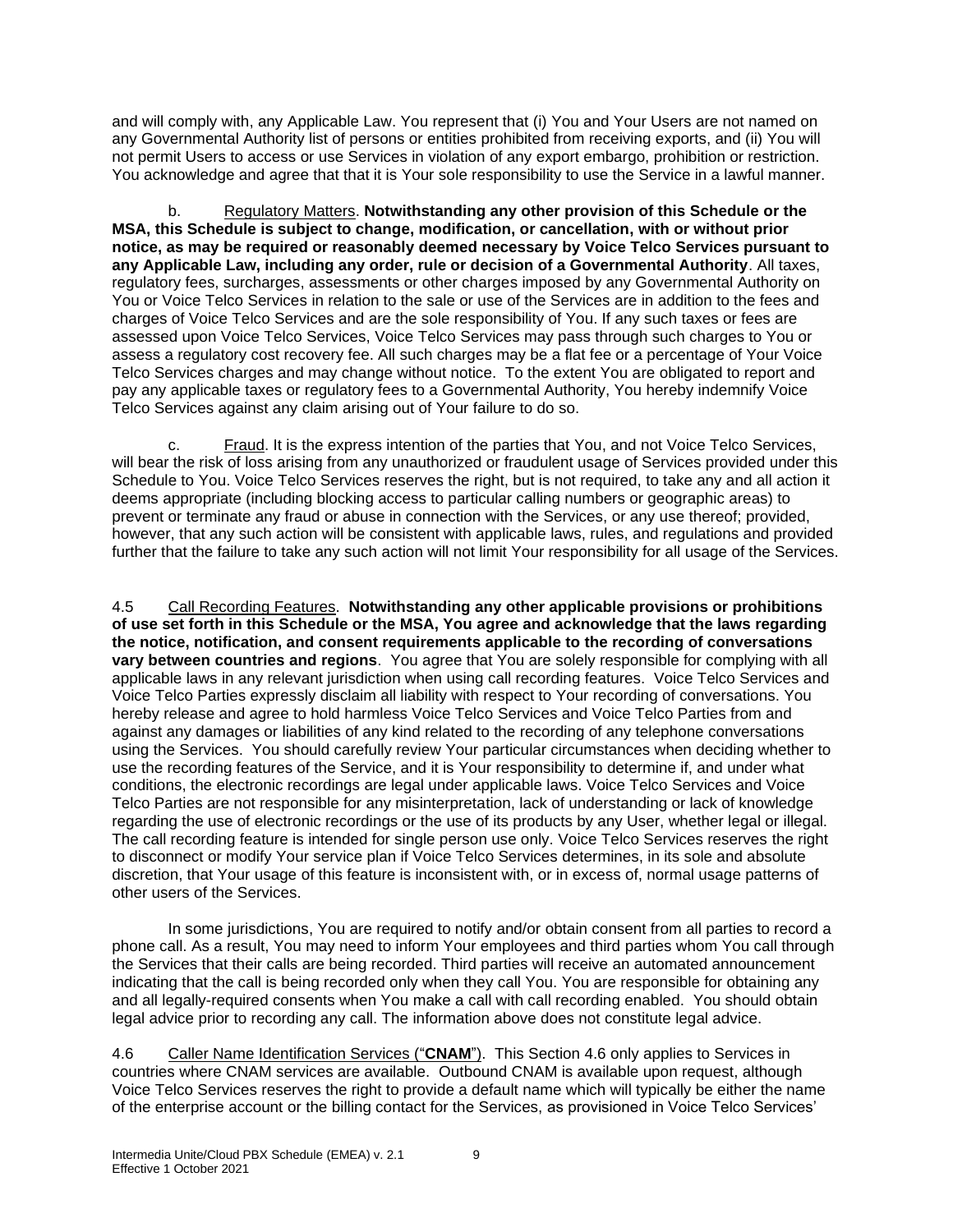systems as of the date that the CNAM order is entered. Voice Telco Services may modify the name submitted to meet regulatory and/or third-party vendor requirements. Upon request, Voice Telco Services may modify the CNAM in a manner consistent with relevant law, and charges may apply. If You prefer for Your number not to be displayed, You must request initiation of the privacy indicator on Your account. Voice Telco Services is not responsible for CNAM not operating properly as Voice Telco Services, as all providers in the industry, relies on third-party databases and provisioning by the carrier or other provider that terminates the call to the called party. Voice Telco Services has no control over such third parties.

4.7 "Hold" Music. You represent to Voice Telco Services that, to the best of Your knowledge, any and all Hold Music provided by You to Voice Telco Services for the purpose of uploading to the Service is (a) not in violation of any third parties' patent, trademark, copyright or service mark rights; (b) is not libelous, obscene or otherwise contrary to the law; and (c) does not violate any third party's right of privacy or publicity; and that no such claims by third parties or the possibility of such a claim has been brought to Your attention. Accordingly, any claim made or action filed for misrepresentation, content, patent, trademark, service mark, or other copyright infringements arising out of the Hold Music provided by Voice Telco Services at Your request, You shall defend and hold harmless Voice Telco Services for all liabilities and damages suffered by Voice Telco Services as a result of said claim or action.

4.8 Chat Functionality. The chat functionality available through the Services ("Intermedia Unite Chat") is subject to the following restrictions and limitations:

a. *Web Links Not Scanned*. Intermedia Unite Chat allows users to share URLs or other forms of web links with one another via chat. However, neither Intermedia nor Voice Telco Services scans such URLs or web links for malicious code, inappropriate or illegal content, or any other harmful attributes, including without limitation disabling devices, drop dead devices, time bombs, trap doors, Trojan horses, worms, viruses and similar mechanisms (collectively, "Harmful Content"). Voice Telco Services and Voice Telco Parties expressly disclaim all liability with respect to any Harmful Content contained in any URL or web link shared between Your Users via Intermedia Unite Chat. You hereby release and agree to hold harmless Voice Telco Services and Voice Telco Parties from and against any damages or liabilities of any kind related to any Harmful Content contained in any URL or web link shared between Your Users via Intermedia Unite Chat.

b. *User Content*. Voice Telco Services does not screen or filter the content of messages, links or attachments sent via Intermedia Unite Chat (whether for offensive or illegal content, viruses or otherwise), and Voice Telco Services does not modify any User content sent using Intermedia Unite Chat. As with all Services, You assume full responsibility and liability for the legal and compliant use of Intermedia Unite Chat by Your Users. Voice Telco Services and Voice Telco Parties expressly disclaim all liability with respect to any content, links or attachments included by Your Users in an Intermedia Unite Chat message. Message history (for messages sent via Intermedia Unite Chat) is retained by Intermedia/Voice Telco Services and is available, if required, for production in connection with legal proceedings in which You may be involved (i.e., litigation discovery) and law enforcement subpoenas, orders and other demands; however, Intermedia Unite Chat does not currently support account administrators' ability to export message history without Intermedia support.

c. *Service Limitations and Disclaimers*. Intermedia Unite Chat does not support messaging with users outside of Your organization; it only allows the exchange of messages with other internal Users within Your organization. Voice Telco Services and Voice Telco Parties expressly disclaim all liability with respect to any delays in the delivery of messages using Intermedia Unite Chat, messages that are not successfully delivered, messages that are deleted or lost, or User errors in the use of Intermedia Unite Chat (including without limitation accidentally adding an unintended participant to a chat session or group, sending messages to unintended recipients, or unclear or misleading communications due to the chronological/sequential presentation of chat messages). Intermedia Unite Chat does not support the ability to recall a message once it has been sent.

d. *Service Level Agreement*. For purposes of the Service Level Agreement for Intermedia Unite (available at [http://www.intermedia.co.uk/legal,](http://www.intermedia.co.uk/legal) as it may be amended from time to time), Intermedia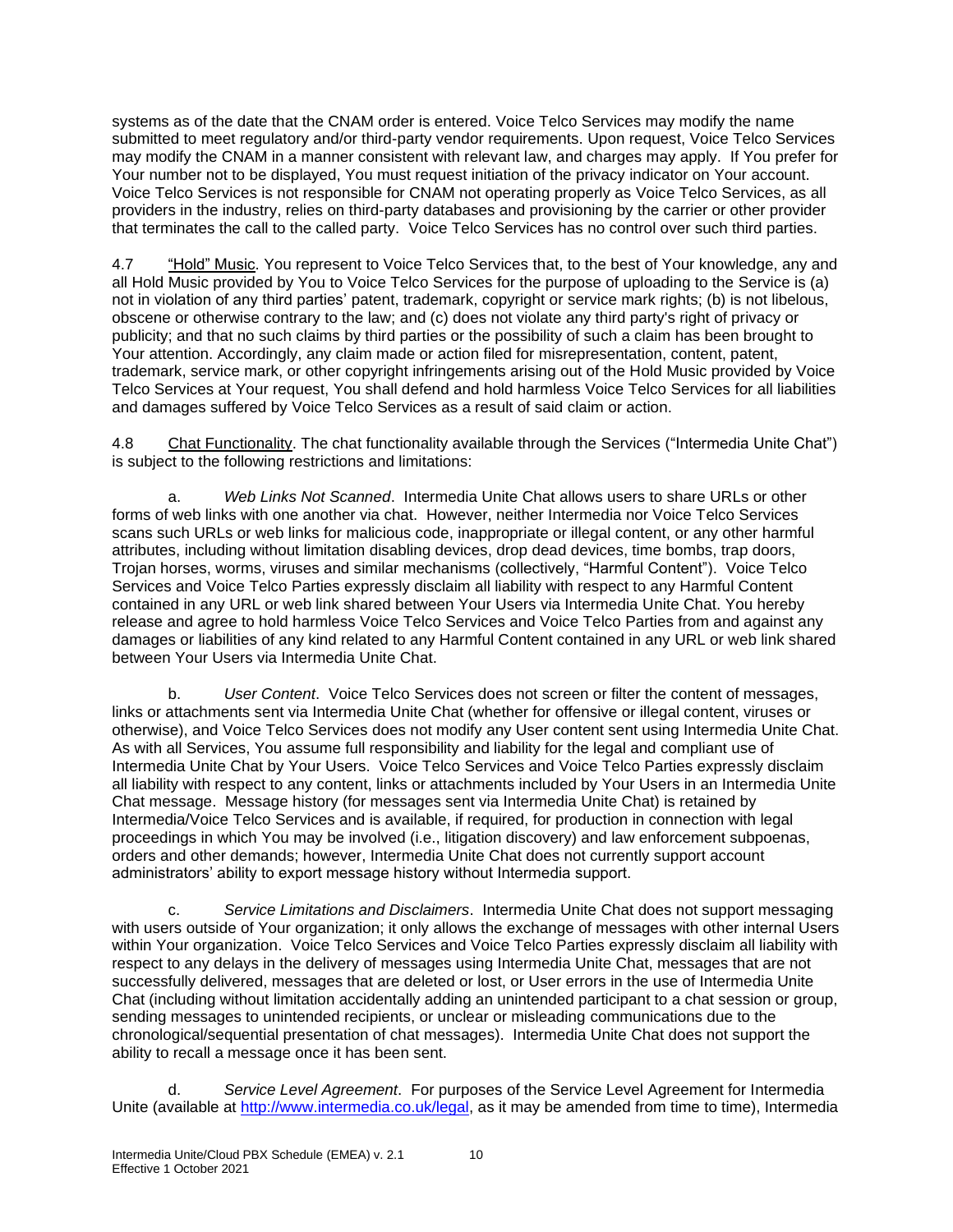Unite Chat will be deemed to be available (for purposes of determining "Service Availability," "Network Availability and "Cloud Voice Availability" for any particular period) so long as Users are able to send and receive messages in Intermedia Unite Chat through at least one of the available user applications (mobile, desktop, etc.).

# **5 Your Data and Privacy.**

(a) Voice Telco Services does not own any of Your Data unless otherwise stated by Voice Telco Services. Except as set forth herein, in the MSA or in Intermedia's Privacy Policy or as otherwise required by Applicable Law, Voice Telco Services will not monitor, edit, or disclose any information regarding You or Your Account, including any Data, without Your prior permission. Voice Telco Services may use or disclose such information, including Data, to enforce this Schedule, to provide, support and bill for Services (including disclosure to the Agent and other third-party vendors and contractors), to respond to or monitor technical issues with the Services, for compliance purposes with Voice Telco Services' vendors, to protect Voice Telco Services' rights or property, and to protect against potentially fraudulent, abusive or unlawful use of the Services. In addition, Voice Telco Services may provide certain user registration and statistical information such as usage or user traffic patterns in aggregate form to third parties, but such information will not include any identifying information. You, not Voice Telco Services, will have sole responsibility for the accuracy, quality, integrity, legality, reliability, appropriateness and copyright of all Data and, except as provided for herein, Voice Telco Services will not be responsible or liable for the deletion, correction, destruction, damage, loss or failure to store any Data. You understand and agree that it will be Your sole obligation to take, and that You will take, all measures necessary to protect Your Data, including, without limitation, the timely backup of all Data on one or more systems that operate independently from any system associated with the Services.

(b) In providing the Services, Voice Telco Services collects and maintains certain Data, known as customer proprietary network information ("**CPNI**"). This includes information that relates to the quantity, technical configuration, type, destination, location and amount of use of Services to which You subscribe. Your telephone numbers, name and address are not CPNI. Voice Telco Services may use CPNI without Your consent to provide the Services, for billing and collection purposes, to protect Voice Telco Services' rights or property or to protect users from fraudulent, abusive or unlawful use of the Services, to inbound telemarketing services for the duration of the call, or as required or permitted by law. Voice Telco Services may also use CPNI to offer additional services of the type that You already purchase. Voice Telco Services does not sell, trade or share Your CPNI with Voice Telco Services' affiliates or any third parties for marketing purposes, unless You authorize such use.

**6 Lawful Intercept.** Voice Telco Services intends to fully comply with any applicable Lawful Intercept legislation as required in the country in which the applicable Service is sold. **By using the Service, You hereby agree and consent to Voice Telco Services' right, pursuant to lawful request by law enforcement or any Governmental Authority, to monitor and otherwise disclose the nature and content of Your communications if and as required by applicable law, without any further notice to You.**

# **7 Limitation of Warranty; Limitation on Liability; Third-Party Services.**

7.1 **Limitation on Liability.** Neither Voice Telco Services nor the Voice Telco Parties will be liable for any direct, indirect, incidental, special, punitive or consequential damages, including but not limited to damages for lost profits, business interruption, loss of programs or information, and the like, that result from the use or inability to use the Services or from mistakes, omissions, the Services not meeting Your requirements or expectations, hardware failures, issues making calls to emergency services, interruptions, deletion of files or directories, errors, defects, or delays in operation or transmission, regardless of whether Voice Telco Services or any Voice Telco Party has been advised of such damages or their possibility. Voice Telco Services and the Voice Telco Parties will not be liable for any harm that may be caused by the execution or transmission of malicious code or similar occurrences, including without limitation disabling devices, drop dead devices, time bombs, trap doors, Trojan horses, worms, viruses and similar mechanisms. The warranty restrictions and limitations set forth in this Schedule are in addition to the warranty restrictions and limitations provided for in the MSA.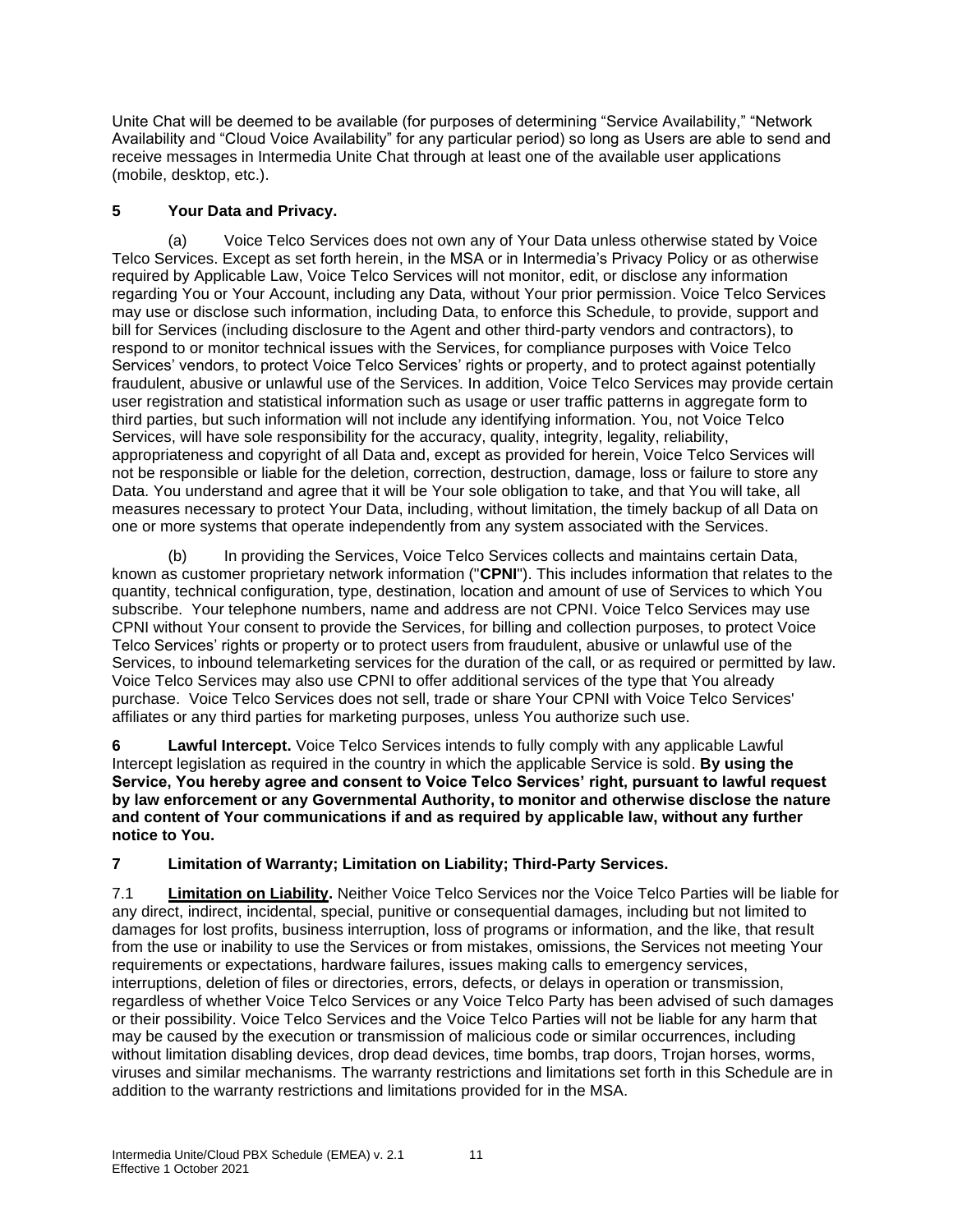7.2 **Limited Warranty.** Within thirty (30) days of the creation of Your Voice Telco Services Account, if You are dissatisfied with the Service, You may discontinue Service for a full refund of all Service charges (excluding toll-free and international charges and shipping). You are required to (a) provide advance notification to Voice Telco Services of intended return and cancellation under this warranty and (b) receive acknowledgement by Voice Telco Services that the return has been authorized. You are responsible for arranging and paying for the return of CPE and packaging all equipment to arrive at Voice Telco Services in good working condition within thirty (30) days of authorized return order. Refunds, where authorized, will generally be issued within ten (10) business days following the receipt of all CPE; billing for CPE will continue in the interim until Your account is completely cancelled. If all CPE is not returned or has been damaged by You or in shipping, You will be charged for the complete cost of all non-returned or damaged CPE. This warranty does not apply to any promotional cash cards or fees, or membership cards or rebates that from time to time may be offered to You; if You discontinue the Services, the value of any such cards or fees or rebates will be charged to Your credit card or bank account (as applicable), or if You are not using a credit card or bank account to pay for the Services, then will be charged to You by invoice. Your delay in installing, configuring and/or using the Services and/or any delays such as those associated with number porting or ordering additional CPE, do not extend the period for this Limited Warranty.

# 7.3 **Additional Limitations on Liability.**

a. Except as otherwise set forth in this Schedule, You agree that the total liability of Voice Telco Services and any Voice Telco Party and Your sole remedy for any claims shall be as set forth in the MSA.

b. Notwithstanding anything to the contrary otherwise set forth herein, Voice Telco Services and the Voice Telco Parties will have no liability whatsoever in the event that You have, either under Voice Telco Services' direction or Your own actions, misconfigured any telephone or other device connecting to the Service, or if any User has any issue regarding a call to emergency services. You acknowledge and agree that the limitation of Voice Telco Services' and the Voice Telco Parties' liability is a material term to Voice Telco Services and that it would not otherwise enter into this Schedule without this limitation, and that You agree these limitations are reasonable. Emergency service calls will not function, or will not function properly, on the Service: (i) if You (or Your User) are located outside of the geographic area associated with your assigned phone number; (ii) if a User attempts an emergency service call from a location different from the address associated with the applicable phone number in the records of Voice Telco Services or any of the Voice Telco Parties; (iii) during any disruption of power at Your location; (iv) during any disruption of Internet connectivity to Your location; (v) during any period where service to You has been cancelled or suspended for any reason (including suspensions or cancellations for failure to pay or other default); (vi) if incorrect or invalid address information for You is provided, or if such information is not updated in the event of a change in primary location; or (vii) if equipment provided to or used by You in connection with the Service fails to function or is improperly (or is not) installed or configured. Emergency Service calls will not function until correct and valid address information has been input into the appropriate database(s), which may occur shortly after initial Service activation. You hereby release and agree to hold harmless Voice Telco Services and Voice Telco Parties (including without limitation Level 3 Communications, LLC, Voice Telco Services' other carrier partners, and their respective affiliates) from and against any damages or liabilities of any kind arising out of the failure of Emergency Services to function properly for the reasons set forth in the preceding sentence of this Section 7.3(b).

7.4 Licensor and Vendor Liability. Voice Telco Services' licensors and vendors are not responsible to You for any warranty provided by Voice Telco Services.

7.5 Third-Party Services. The Services may be compatible with Third-Party Services. While Voice Telco Services does not disclose or permit access to Your CPNI to Third-Party Services, Your installation or use of Third-Party Services on Your equipment or software could result in Your own disclosure of CPNI. Any purchase, enabling or engagement of Third-Party Services, including but not limited to implementation, customization, consulting services, and any exchange of Data between You and any